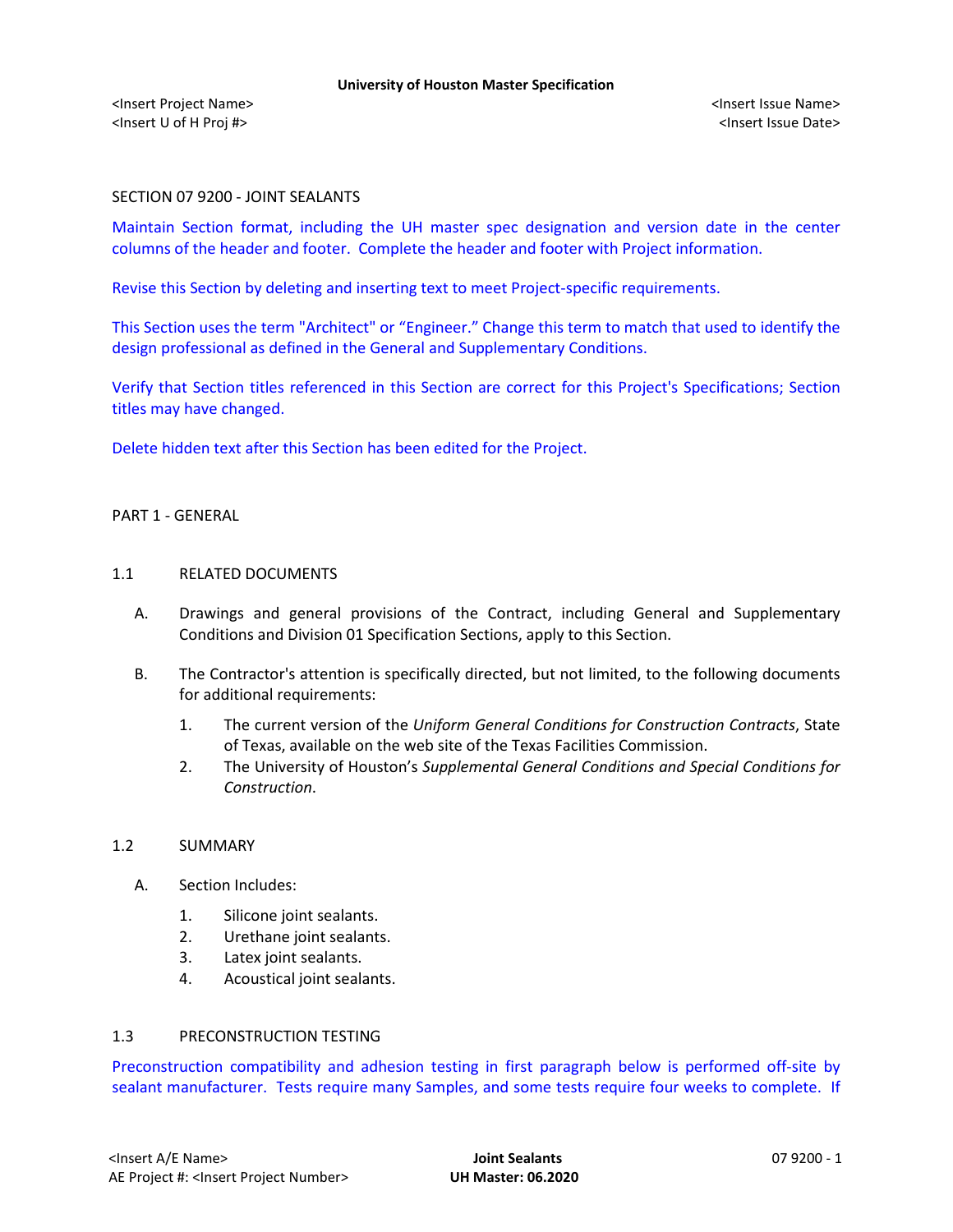retaining, also retain "Preconstruction compatibility and adhesion test reports" Paragraph in "Informational Submittals" Article.

A. Preconstruction Compatibility and Adhesion Testing: Submit to joint-sealant manufacturers all samples of materials that will contact or affect joint sealants. Use ASTM C 1087 manufacturer's standard test method to determine whether priming and other specific joint preparation techniques are required to obtain rapid, optimum adhesion of joint sealants to joint substrates.

Testing in paragraph below is performed on-site, either on field-constructed mock-ups or on actual construction, but far enough in advance of sealant work to allow curing of sealants and retesting if necessary. If retaining, also retain "Preconstruction field-adhesion test reports" Paragraph in "Informational Submittals" Article.

- B. Preconstruction Field-Adhesion Testing: Before installing sealants, field test their adhesion to Project joint substrates with and without primer. Test joint sealants according to Method A, Field-Applied Sealant Joint Hand Pull Tab, in Appendix X1 in ASTM C 1193 or Method A, Tail Procedure, in ASTM C 1521.
	- 1. Arrange for tests to take place with sealant manufacturer's technical representative present.
	- 2. Sealants not evidencing adhesive failure from testing, in absence of other indications of noncompliance with requirements, will be considered satisfactory. Use alternate materials or modify installation procedure, or both, for sealants that fail to adhere to substrates.
	- 3. Report whether sealant failed to adhere to joint substrates or tore cohesively. Include data on pull distance used to test each kind of product and joint substrate. For sealants that fail adhesively, retest until satisfactory adhesion is obtained.

# 1.4 ACTION SUBMITTALS

- A. Product Data: For each joint-sealant product indicated. Sealant manufacturer's literature including written instructions for evaluating, preparing, and treating substrate; technical data including tested physical and performance properties; and installation instructions.
	- 1. Include temperature ranges for storage and application of materials, and special coldweather application requirements or limitations.
	- 2. SpecData sheet for substrate cleaner and substrate primer recommended by sealant manufacturer for specific substrate surface and conditions.
	- 3. Include Safety Data Sheets (SDS) for information only; safety restrictions are sole responsibility of Contractor.

Retain paragraph and associated subparagraphs below if Project is to be LEED v4 certified.

- B. LEED Action Submittals (Projects authorized for LEED certification only):
	- 1. Building Product Disclosure and Optimization: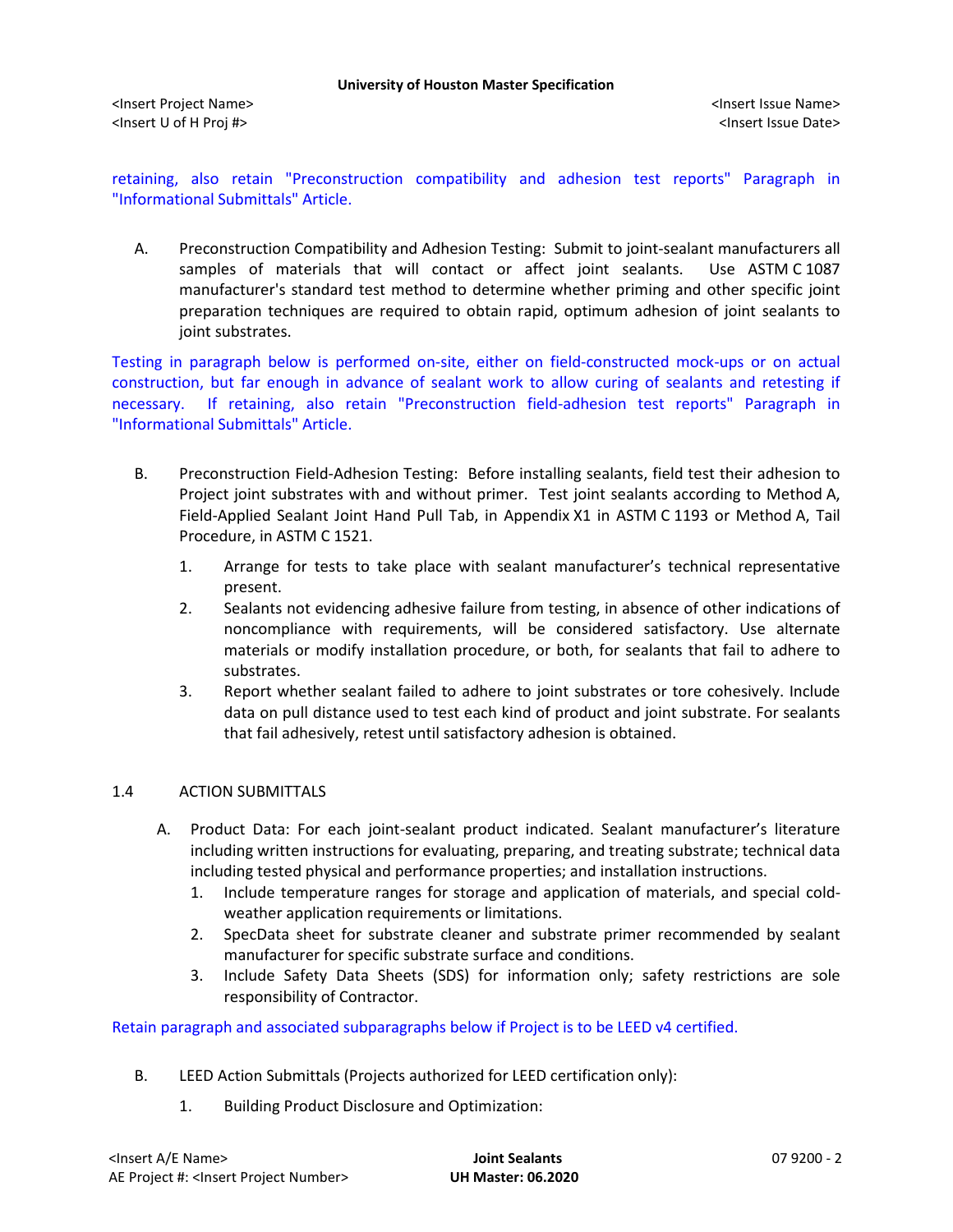<Insert Project Name> <Insert Issue Name> <Insert U of H Proj #> <Insert Issue Date>

- a. Leadership Extraction Practices
	- 1) Extended Producer Responsibility (EPR): Submit documentation indicating that manufacturers have a take back or recycling program for the product purchased.
	- 2) Wood Products: Certified by Forest Stewardship Council or USGBC approved equivalent.
		- a) [Chain-of-Custody Certificates:](http://www.arcomnet.com/sustainable_design.aspx?topic=146) For certified wood products. Include statement of costs.
		- b) [Chain-of-Custody Qualification Data:](http://www.arcomnet.com/sustainable_design.aspx?topic=148) For manufacturer and vendor.
	- 3) Provide details of biobased material per Sustainable Agriculture Network's Sustainable Agriculture Standard or USDA certified biobased product. Indicate cost, location of extraction, manufacture, and purchase of material.
	- 4) Recycled Content: For products having recycled content, indicate percentages by weight of post-consumer and pre-consumer recycled content.
		- a) Include statement indicating costs for each product having recycled content.
- b. Sourcing of Raw Materials: For products that are required to comply with requirements for regional materials, indicating location of material manufacturer and point of extraction, harvest, or recovery for each raw material.
	- 1) Include statement indicating distance to Project, cost for each regional material and the fraction by weight that is considered regional.
	- 2) Product Certificates: For materials manufactured within 100 miles of Project, indicating location of material manufacturer and point of extraction, harvest, or recovery for each raw material. Include distance to Project and cost for each raw material.
- 2. Indoor Environmental Quality, Low Emitting Materials: Building Products must be tested and compliant with the California Department of Public-Health (CDPH) Standard Method V1.1-2010, using the applicable exposure scenario.
	- a. Paints, and Coatings: For wet applied on site products, include printed statement of VOC content, showing compliance with the applicable VOC limits of the California Air Resources Board (CARB) 2007, Suggested Control Measure (SCM) for Architectural Coatings, or the South Coast Air Quality Management District (SCAQMD) Rule 1113, effective June 3,-2011.
	- b. Adhesives and Sealants: For wet applied on site products, submit printed statement showing compliance with the applicable chemical content requirements of SCAQMD Rule 1168, effective July 1, 2005 and rule amendment date of January 7, 2005.
		- 1) Product Data: For installation adhesives, indicating VOC content.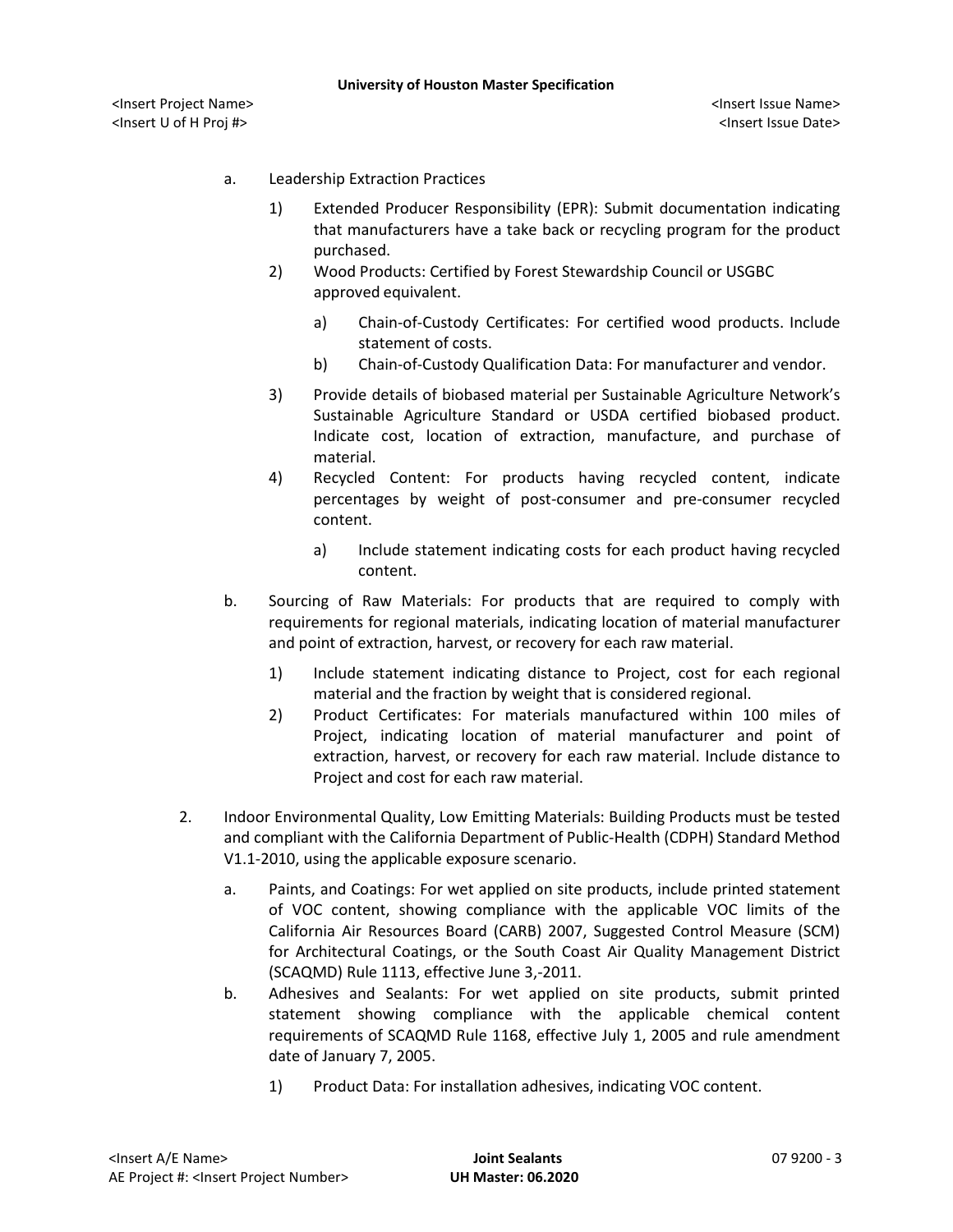<Insert Project Name> <Insert Issue Name> <Insert U of H Proj #> <Insert Issue Date>

- c. Alternative tests for VOC above include ASTM D2369-10; ISO 11890 part 1; ASTM D6886-03; or ISO 11890-2.
- d. Methylene Chloride and perchloroethylene may not be added to paints, coating, adhesive or sealants.
- e. Composite Wood: Submit documentation showing that wood used in the project has low formaldehyde emissions that meet the California Air Resources Board ATCM for formaldehyde requirements for ultra-low emitting formaldehyde (ULEF) resins or no added formaldehyde resins.
- f. Provide General Emissions Evaluation certificates for adhesives, sealants showing compliance with California Department of Public Health v1.1 emissions testing or equivalent.
- 3. Laboratory Test Reports: For installation adhesives indicating compliance with requirements for low-emitting materials.
- C. Samples: For each kind and color of joint sealant required include sealant manufacturer's color sample card, either printed or with thin sealant beads, showing range of colors available for each product exposed to view.
- D. Joint-Sealant Schedule: Include the following information:
	- 1. Joint-sealant application, joint location, and designation.
	- 2. Joint-sealant manufacturer and product name.
	- 3. Joint-sealant formulation.
	- 4. Joint-sealant color.

# 1.5 INFORMATIONAL SUBMITTALS

A. Product test reports.

Retain paragraph and associated subparagraphs below if Project is to be LEED v4 certified.

- B. LEED Informational Submittals:
	- 1. Building Product Disclosure and Optimization Sourcing of Raw Materials:
		- a. Raw Material Sources and Extraction Reporting: Submit Raw materials supplier corporate Sustainability Reports (CSRs); documenting responsible extraction; including extraction locations, long term ecologically responsible land use, commitment to reducing environmental harms from extraction and manufacturing processes, and a commitment to meeting applicable standards or programs that address responsible sourcing criteria
			- 1) Submit manufacturers' self-declared reports
			- 2) Submit third party verified corporate sustainability reports (CSR) using one of the following frameworks"
				- a) Global Reporting Initiative (GRI) Sustainability Report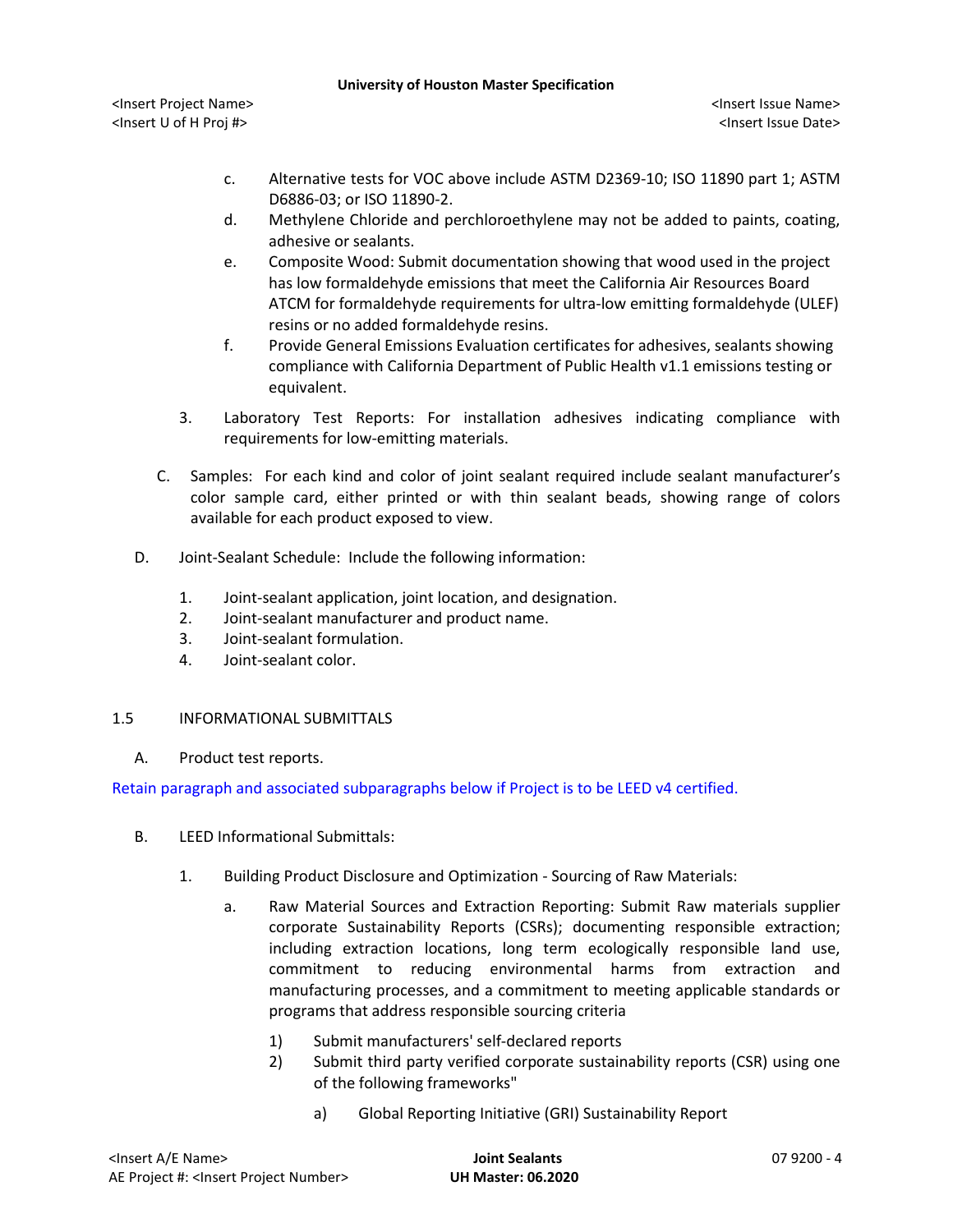<Insert Project Name> <Insert Issue Name> <Insert U of H Proj #> <Insert Issue Date>

- b) Organization for Economic Co-operation and Development (OECD)
- c) Guidelines for Multinational Enterprises
- d) UN Global Compact
- e) ISO 26000
- f) USGBC approved program.
- 2. Building Product Disclosure and Optimization Material Ingredients
	- a. Material Ingredient Optimization: Submit manufacturer's Environmental Product Declaration (EPD) or at least one of the following:
		- 1) GreenScreen V1.2 Benchmark: Third party report prepared by a licensed GreenScreen List Translator, or a full GreenScreen Assessment.
		- 2) Cradle to Cradle: Manufacturer's published literature for the product bearing the Cradle to Cradle logo.
		- 3) International Alternative Compliance Path REACH Optimization
		- 4) Declare: Manufacturer's completed Product Declaration Form
		- 5) Other programs approved by USGBC
	- b. Product Manufacturer Supply Chain Optimization: Submit documentation from manufacturers for products that go beyond material ingredient optimization as follows:
		- 1) Are sourced from product manufacturers who engage in validated and robust safety, health, hazard, and risk programs which at a minimum document at least 99 percent (by weight) of the ingredients used to make the building product or building material, and
		- 2) Are sourced from product manufacturers with independent third party verification of their supply chain that at a minimum verifies:
			- a) Processes are in place to communicate and transparently prioritize chemical ingredients along the supply chain according to available hazard, exposure and use information to identify those that require more detailed evaluation
			- b) Processes are in place to identify, document, and communicate information on health, safety and environmental characteristics of chemical ingredients
			- c) Processes are in place to implement measures to manage the health, safety and environmental hazard and risk of chemical ingredients
			- d) Processes are in place to optimize health, safety and environmental impacts when designing and improving chemical ingredients
			- e) Processes are in place to communicate, receive and evaluate chemical ingredient safety and stewardship information along the supply chain
			- f) Safety and stewardship information about the chemical ingredients is publicly available from all points along the supply chain.

Correlate test reports in first two paragraphs below with testing requirements in "Preconstruction Testing" Article.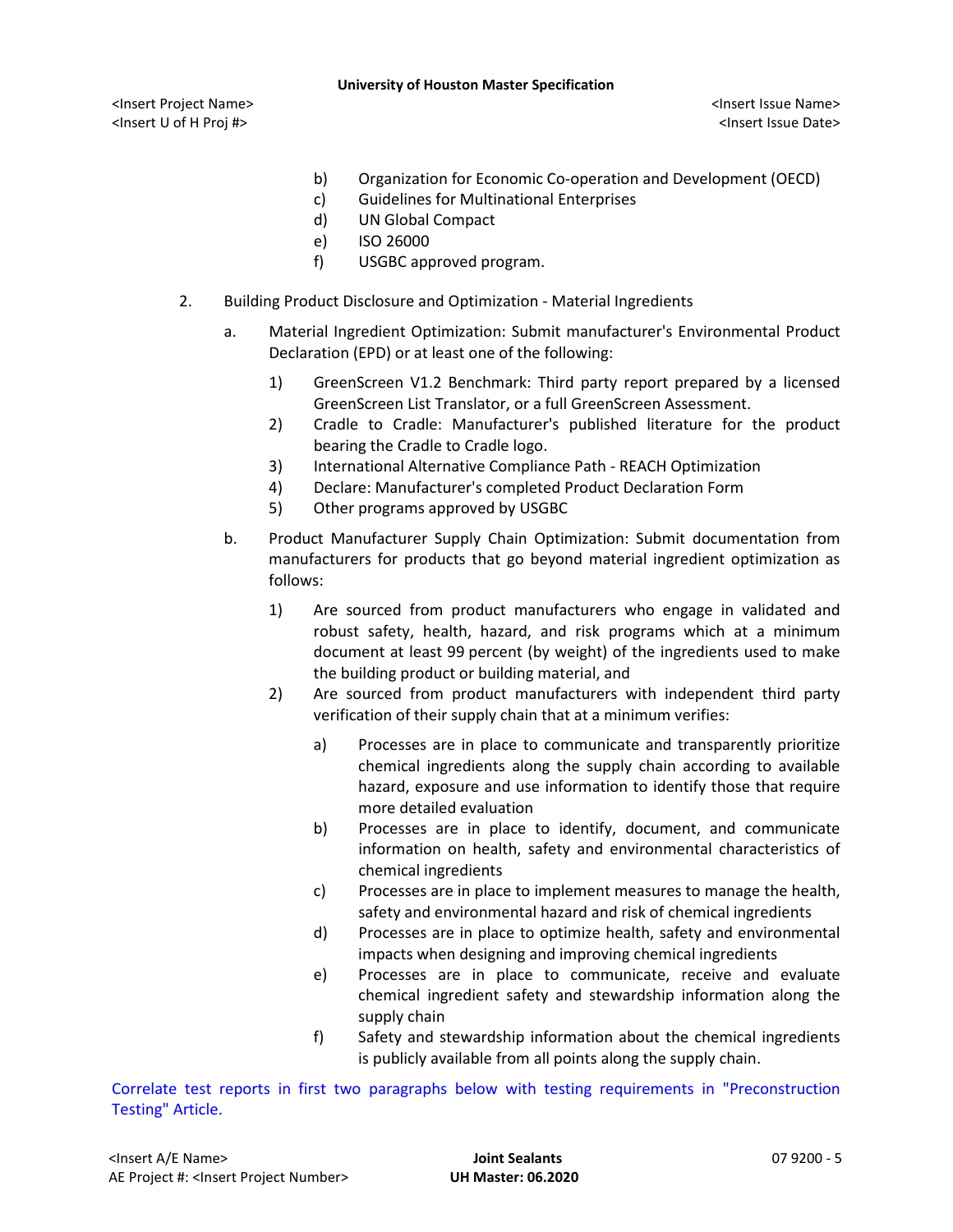- C. Preconstruction compatibility and adhesion test reports.
- D. Preconstruction field-adhesion test reports.

Correlate test reports in first paragraph below with testing requirements in "Field Quality Control" Article.

- E. Field-adhesion test reports.
- F. Warranties.
- 1.6 QUALITY ASSURANCE
	- A. Testing Agency Qualifications: Qualified according to ASTM C 1021 to conduct the testing indicated.
	- B. Installer's Qualifications: Experienced firm that has successfully completed sealant work similar in material, design, and extent to that indicated for Project; that is approved, authorized, or licensed by sealant manufacturer to install sealant; and that is eligible to receive sealant manufacturer's warranty. Must have successful installations of specified materials in local area in use for minimum of five years.
		- 1. Employ foreman with minimum five years of experience as foreman on similar projects, to be on Site at all times during Work. Do not change foremen during the course of the Project except for reasons beyond the control of the Installer; inform Architect/Engineer in advance of any changes.
	- C. Compatibility Tests: Include sealant and sealers or coatings that may come into contact with sealant following sealant installation.
	- D. Mockups: Install ten feet of sealant in each type of joint to verify and set quality standards for materials and installation procedures, and to demonstrate aesthetic effects.
		- 1. Include each type of backing material, sealant, primer and other related products.
		- 2. Mockups shall be accessible or located as indicated by Owner's Representative.
	- E. Notify Owner's Representative and Architect/Engineer seven days in advance of date when mockups will be constructed.
	- F. Preinstallation Conference: Conduct conference at Project site.

# 1.7 WARRANTY

- A. Special Installer's Warranty: Manufacturer's standard form in which Installer agrees to repair or replace joint sealants that do not comply with performance and other requirements specified in this Section within specified warranty period.
	- 1. Warranty Period: Ten years from date of Substantial Completion.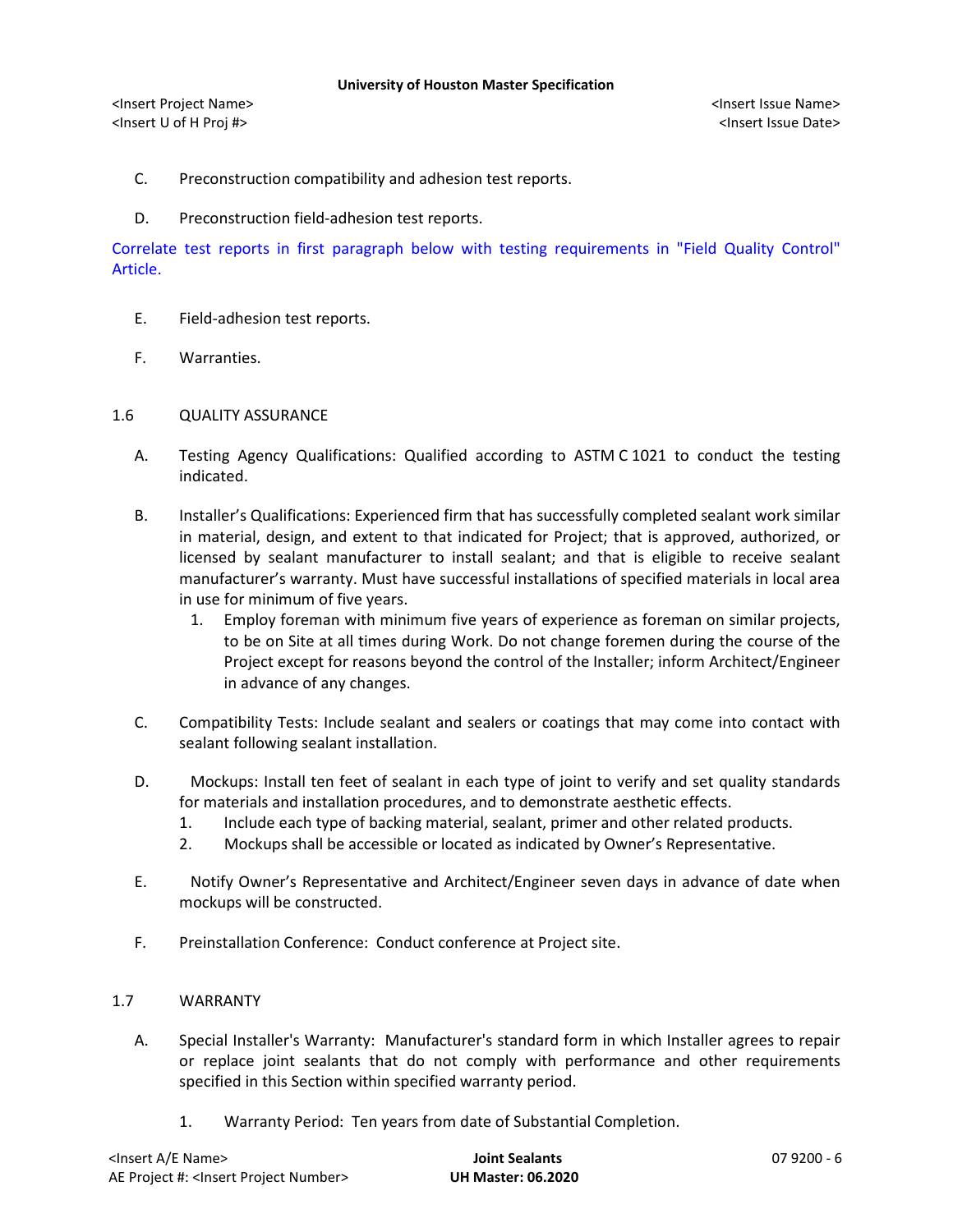- B. Special Manufacturer's Warranty: Manufacturer's standard form in which joint-sealant manufacturer agrees to furnish joint sealants to repair or replace those that do not comply with performance and other requirements specified in this Section within specified warranty period.
	- 1. Warranty Period:
		- a. Weather joints, i.e., joints that if failure occurs, will allow water or air infiltration into the building interior: provide 20 years from date of Substantial Completion.
		- b. Cosmetic joints: provide 10 years from date of Substantial Completion.

### PART 2 - PRODUCTS

### 2.1 MATERIALS, GENERAL

- A. VOC Content of Interior Sealants: Sealants and sealant primers used inside the weatherproofing system shall comply with the following limits for VOC content when calculated according to 40 CFR 59, Subpart D (EPA Method 24):
	- 1. Architectural Sealants: 250 g/L.
	- 2. Sealant Primers for Nonporous Substrates: 250 g/L.
	- 3. Sealant Primers for Porous Substrates: 775 g/L.
- B. Low-Emitting Interior Sealants: Sealants and sealant primers used inside the weatherproofing system shall comply with the testing and product requirements of the California Department of Health Services' "Standard Practice for the Testing of Volatile Organic Emissions from Various Sources Using Small-Scale Environmental Chambers."
- C. Liquid-Applied Joint Sealants: Comply with ASTM C 920 and other requirements indicated for each liquid-applied joint sealant specified, including those referencing ASTM C 920 classifications for type, grade, class, and uses related to exposure and joint substrates.

Retain subparagraph below if sealants are indicated for Use I. Revise if a liquid other than water is used in testing.

- 1. Suitability for Immersion in Liquids. Where sealants are indicated for Use I for joints that will be continuously immersed in liquids, provide products that have undergone testing according to ASTM C 1247. Liquid used for testing sealants is deionized water, unless otherwise indicated.
- D. Stain-Test-Response Characteristics: Where sealants are specified to be nonstaining to porous substrates, provide products that have undergone testing according to ASTM C 1248 and have not stained porous joint substrates indicated for Project.

Retain paragraph below for applications where sealants will come in contact with food. Indicate on Drawings or by inserts which products must comply with this requirement.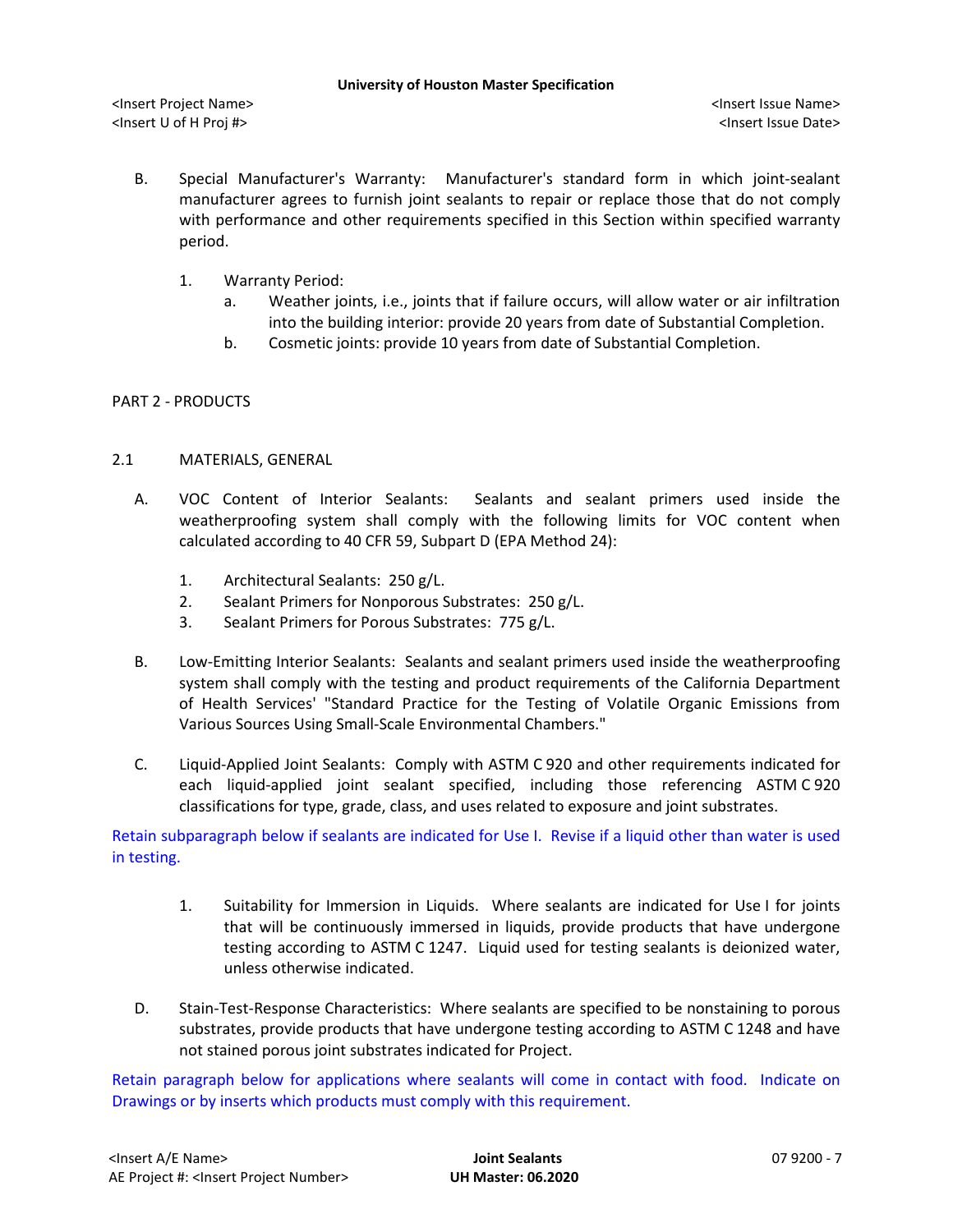E. Suitability for Contact with Food: Where sealants are indicated for joints that will come in repeated contact with food, provide products that comply with 21 CFR 177.2600.

# 2.2 SILICONE JOINT SEALANTS

Coordinate this article with Joint-Sealant Schedule in Part 3.

If material designation option is retained in paragraph below, insert number to complete designation. If Project contains more than one type of silicone joint sealant, copy and re-edit paragraph for each type required.

- A. Neutral-Curing Silicone Joint Sealant: ASTM C 920.
	- 1. Manufacturers: Subject to compliance with requirements, available manufacturers offering products that may be incorporated into the Work include, but are not limited to the following:
		- a. Dowsil [Corporation.](http://www.specagent.com/LookUp/?uid=123456799290&mf=04&src=wd)
		- b. [GE Advanced Materials -](http://www.specagent.com/LookUp/?uid=123456799292&mf=04&src=wd) Silicones.
		- c. [Tremco Incorporated.](http://www.specagent.com/LookUp/?uid=123456799303&mf=04&src=wd)
	- 2. Type: Single component (S).
	- 3. Grade: nonsag (NS).
	- 4. Class: 50.
	- 5. Uses Related to Exposure: Traffic (T) Nontraffic (NT).

### 2.3 URETHANE JOINT SEALANTS

Coordinate paragraph in this article with Joint-Sealant Schedule in Part 3.

If material designation option is retained in paragraph below, insert number to complete designation. If Project contains more than one type of urethane joint sealant, copy and re-edit paragraph for each type required.

- A. Urethane Joint Sealant: ASTM C 920.
	- 1. Manufacturers: Subject to compliance with requirements, available manufacturers offering products that may be incorporated into the Work include, but are not limited to the following:
		- a. [BASF Building Systems.](http://www.specagent.com/LookUp/?uid=123456799306&mf=04&src=wd)
		- b. [Sika Corporation; Construction Products Division.](http://www.specagent.com/LookUp/?uid=123456816621&mf=04&src=wd)
		- c. [Tremco Incorporated.](http://www.specagent.com/LookUp/?uid=123456799319&mf=04&src=wd)
	- 2. Type: Single component (S) or multicomponent (M).
	- 3. Grade: Pourable (P) or nonsag (NS).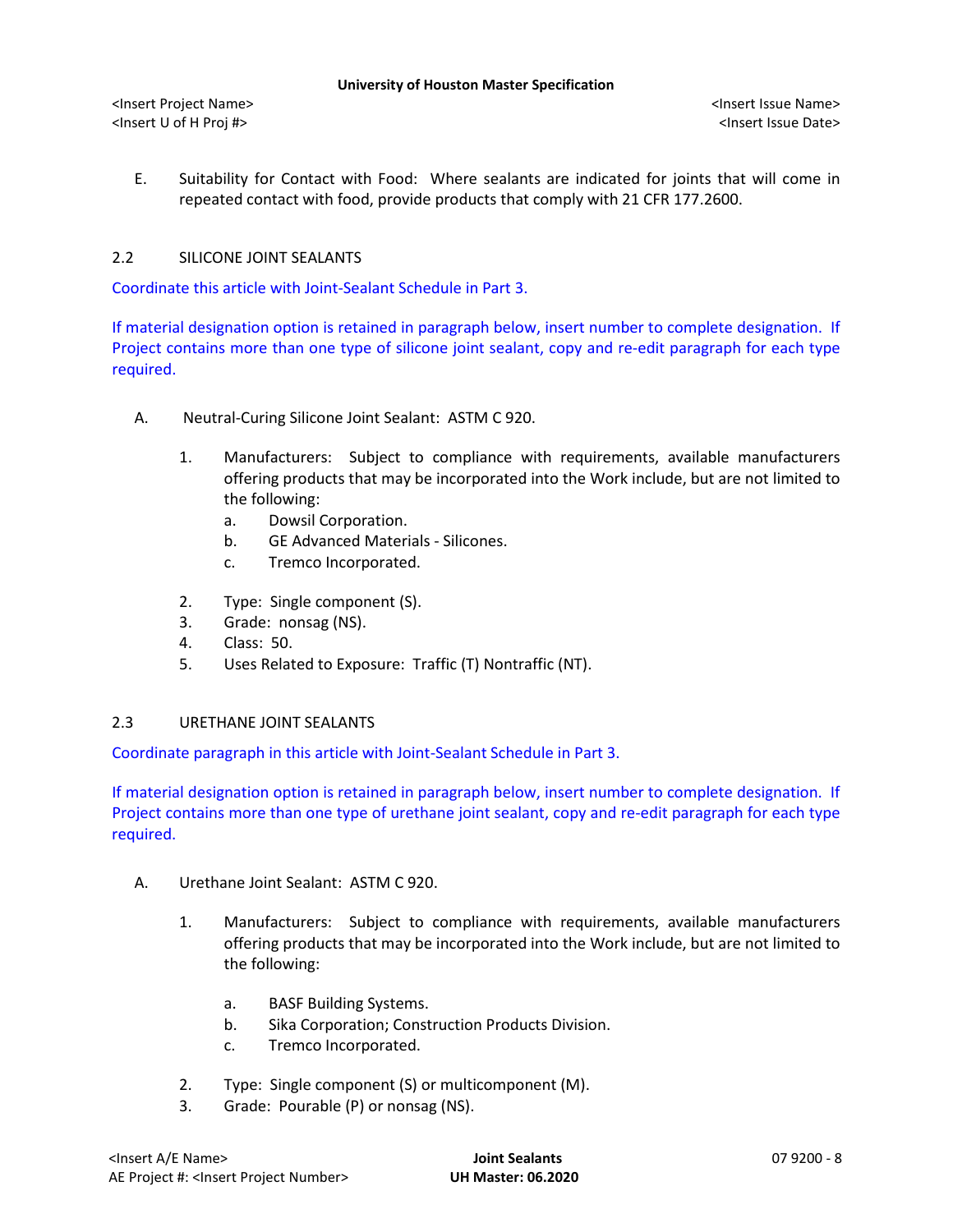- 4. Class: 25.
- 5. Uses Related to Exposure: Traffic (T).

### 2.4 LATEX JOINT SEALANTS

Coordinate paragraph in this article with Joint-Sealant Schedule in Part 3.

If material designation option is retained in paragraph below, insert number to complete designation. If Project contains more than one type of latex joint sealant, copy and re-edit paragraph for each type required.

- A. Latex Joint Sealant: Acrylic latex or siliconized acrylic latex, ASTM C 834, Type OP, Grade NF.
	- 1. Manufacturers: Subject to compliance with requirements, available manufacturers offering products that may be incorporated into the Work include, but are not limited to, the following:
		- a. [BASF Building Systems.](http://www.specagent.com/LookUp/?uid=123456799322&mf=04&src=wd)
		- b. Bostik, Inc.
		- c. [Pecora Corporation.](http://www.specagent.com/LookUp/?uid=123456799329&mf=04&src=wd)
		- d. ITW Polymers Sealants North America.
		- e. [Tremco Incorporated.](http://www.specagent.com/LookUp/?uid=123456799333&mf=04&src=wd)

### 2.5 BUTYL JOINT SEALANT

- A. Butyl-Rubber-Based Joint Sealants: ASTM 1311.
	- 1. Manufacturers: Subject to compliance with requirements, available manufacturers offering products that may be incorporated into the Work include, but are not limited to the following:
		- a. Sika Corp
		- b. Pecora Corporation

### 2.6 ACOUSTICAL JOINT SEALANTS

Coordinate paragraph in this article with Joint-Sealant Schedule in Part 3.

If material designation option is retained in paragraph below, insert number to complete designation. If Project contains more than one type of acoustical joint sealant, copy and re-edit paragraph for each type required.

A. Acoustical Joint Sealant: Manufacturer's standard nonsag, paintable, nonstaining latex sealant complying with ASTM C 834. Product effectively reduces airborne sound transmission through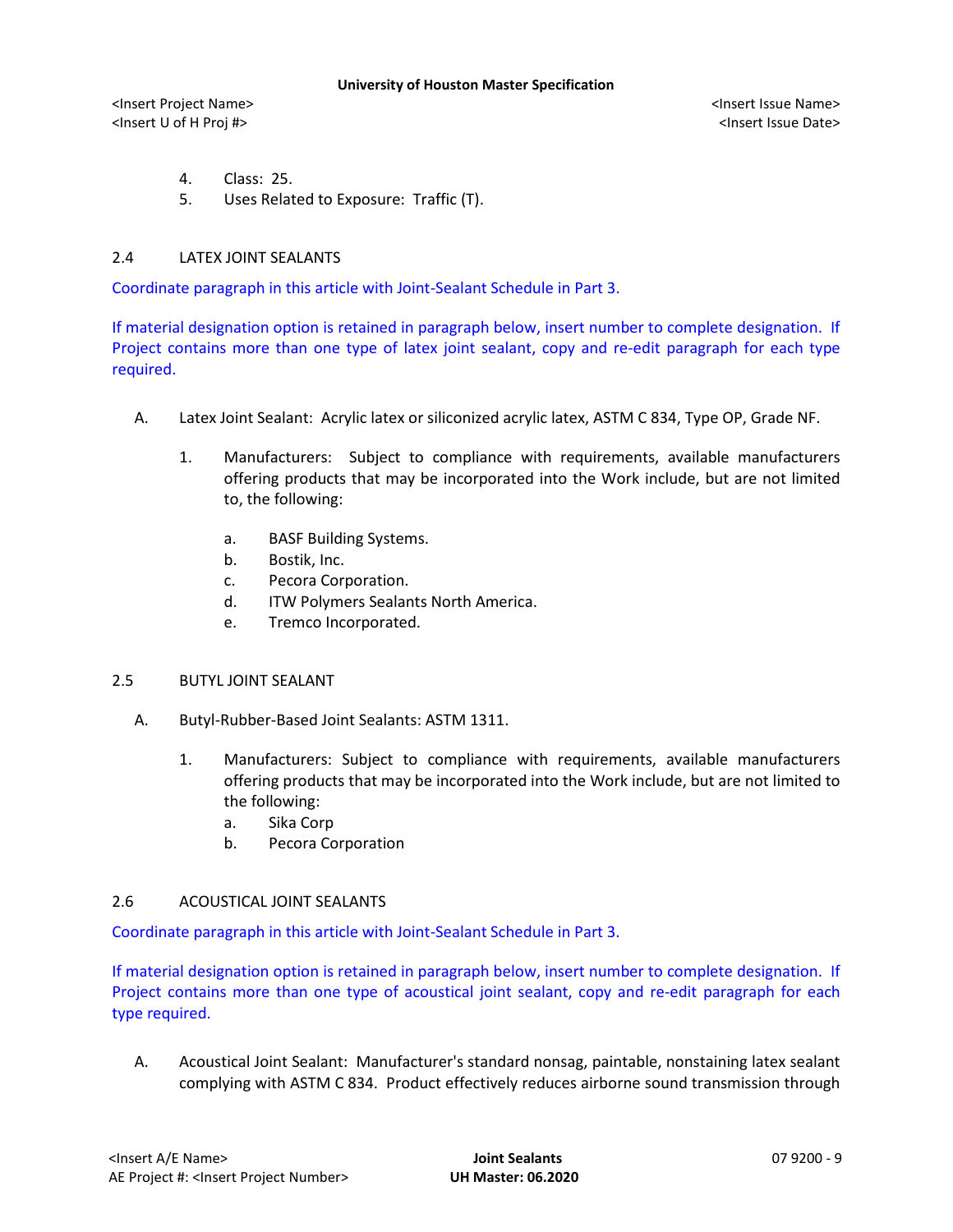perimeter joints and openings in building construction as demonstrated by testing representative assemblies according to ASTM E 90.

- 1. Manufacturers: Subject to compliance with requirements, available manufacturers offering products that may be incorporated into the Work include, but are not limited to the following:
	- a. [Pecora Corporation.](http://www.specagent.com/LookUp/?uid=123456799353&mf=04&src=wd)
	- b. [USG Corporation.](http://www.specagent.com/LookUp/?uid=123456799354&mf=04&src=wd)

# 2.7 JOINT SEALANT BACKING

Retain one or more of three type options in first paragraph below; if retaining more than one, also retain fourth option. Type B products include "Sof Rod" by Nomaco and "Sonolastic Soft Backer Rod" by BASF Building Systems. Verify with joint-sealant manufacturers the suitability of each material for sealants selected. Type O sealant backings, which are open-cell urethane foams, are unsuitable for horizontal surfaces.

- A. Cylindrical Sealant Backings: **ASTM C 1330, Type C (closed-cell material with a surface skin), Type O (open-cell material), Type B (bicellular material with a surface skin), or any of the preceding types,** as approved in writing by joint-sealant manufacturer for joint application indicated, and of size and density to control sealant depth and otherwise contribute to producing optimum sealant performance.
- B. Bond-Breaker Tape: Polyethylene tape or other plastic tape recommended by sealant manufacturer.

### 2.8 MISCELLANEOUS MATERIALS

- A. Primer: Material recommended by joint-sealant manufacturer where required for adhesion of sealant to joint substrates indicated, as determined from preconstruction joint-sealantsubstrate tests and field tests.
- B. Cleaners for Nonporous Surfaces: Chemical cleaners acceptable to manufacturers of sealants and sealant backing materials.
- C. Masking Tape: Nonstaining, nonabsorbent material compatible with joint sealants and surfaces adjacent to joints.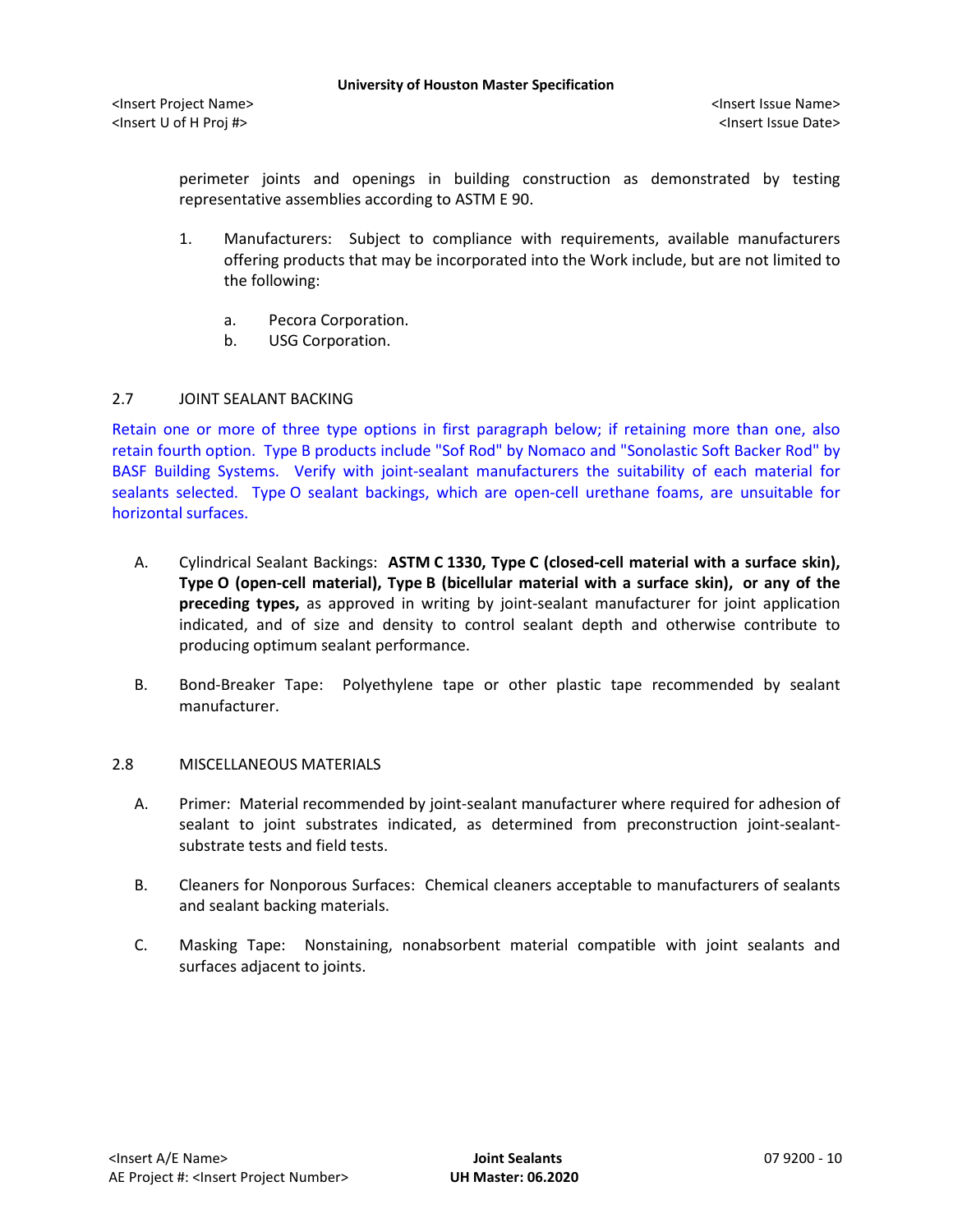PART 3 - EXECUTION

### 3.1 PREPARATION

- A. Surface Cleaning of Joints: Clean out joints immediately before installing joint sealants to comply with joint-sealant manufacturer's written instructions.
	- 1. Remove laitance and form-release agents from concrete.
	- 2. Clean nonporous joint substrate surfaces with chemical cleaners or other means that do not stain, harm substrates, or leave residues capable of interfering with adhesion of joint sealants.
- B. Joint Priming: Prime joint substrates where recommended by joint-sealant manufacturer or as indicated by preconstruction joint-sealant-substrate tests or prior experience. Apply primer to comply with joint-sealant manufacturer's written instructions. Confine primers to areas of joint-sealant bond; do not allow spillage or migration onto adjoining surfaces.
- C. Masking Tape: Use masking tape where required to prevent contact of sealant or primer with adjoining surfaces that otherwise would be permanently stained or damaged by such contact or by cleaning methods required to remove sealant smears. Remove tape immediately after tooling without disturbing joint seal.

### 3.2 INSTALLATION

- A. Sealant Installation Standard: Comply with recommendations in ASTM C 1193 for use of joint sealants as applicable to materials, applications, and conditions indicated.
- B. Install sealant backings of kind indicated to support sealants during application and at position required to produce cross-sectional shapes and depths of installed sealants relative to joint widths that allow optimum sealant movement capability.
	- 1. Do not leave gaps between ends of sealant backings.
	- 2. Do not stretch, twist, puncture, or tear sealant backings.
	- 3. Remove absorbent sealant backings that have become wet before sealant application and replace them with dry materials.

Retain first paragraph below for sealants installed in moving joints without sealant backings.

- C. Install bond-breaker tape behind sealants where sealant backings are not used between sealants and backs of joints.
- D. Install sealants using proven techniques that comply with the following and at the same time backings are installed:
	- 1. Place sealants so they directly contact and fully wet joint substrates.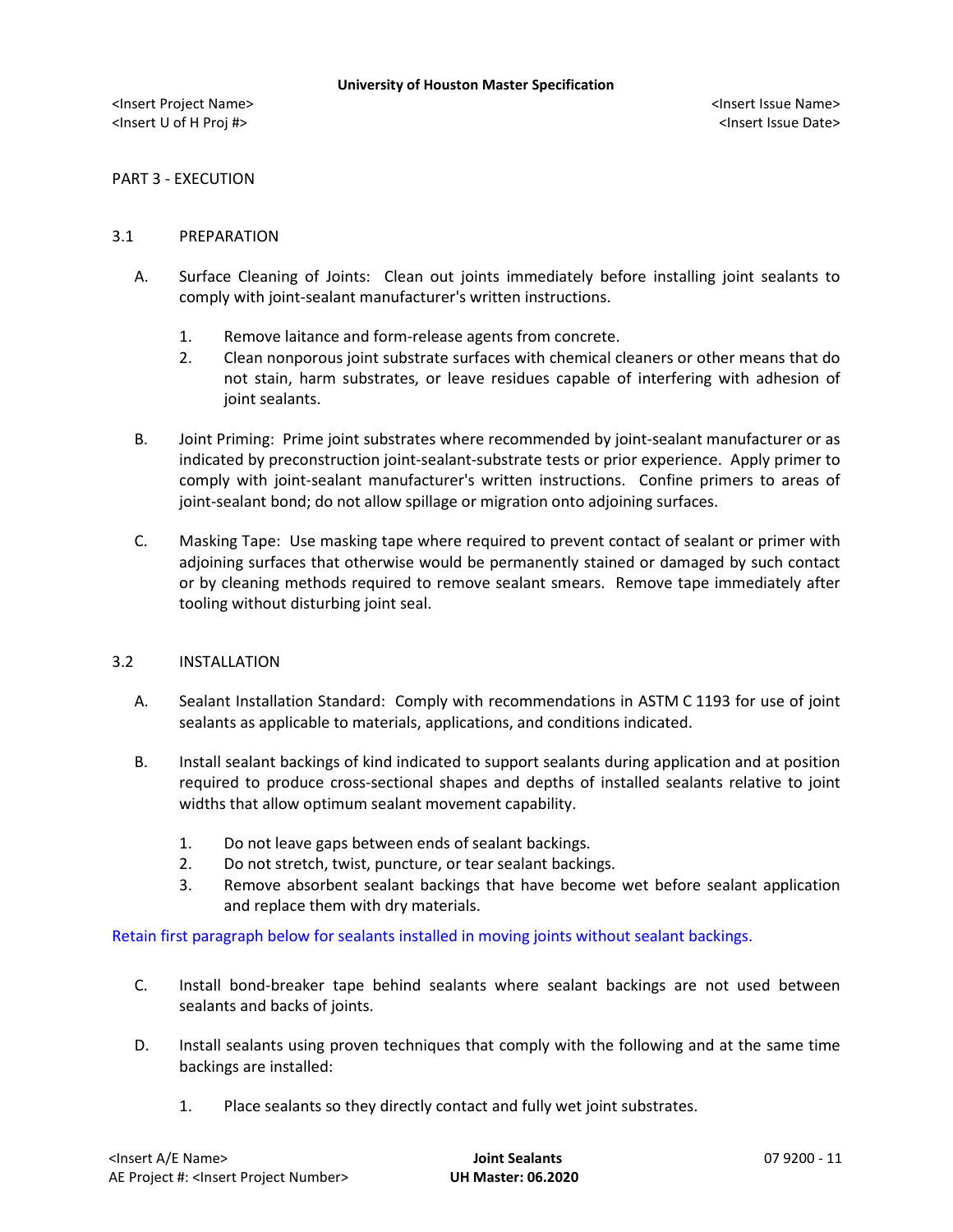- 2. Completely fill recesses in each joint configuration.
- 3. Produce uniform, cross-sectional shapes and depths relative to joint widths that allow optimum sealant movement capability.
- E. Tooling of Nonsag Sealants: Immediately after sealant application and before skinning or curing begins, tool sealants according to requirements specified in subparagraphs below to form smooth, uniform beads of configuration indicated; to eliminate air pockets; and to ensure contact and adhesion of sealant with sides of joint.
	- 1. Remove excess sealant from surfaces adjacent to joints.
	- 2. Install sealant slightly below surface.
	- 3. Immediately after sealant application and before skinning or curing begins, tool joint with slightly concave surface, compressing sealant into joint to form smooth, uniform sealant bead; to eliminate air pockets; and to ensure contact and adhesion of sealant with sides of joint.
	- 4. Do not use tooling agent.
	- 5. Provide concave joint profile per Figure 8A in ASTM C 1193, unless otherwise indicated.

Retain first paragraph below if acoustical sealants are retained in Part 2.

- F. Acoustical Sealant Installation: Comply with ASTM C 919 and with manufacturer's written recommendations.
- G. Clean off excess sealant or sealant smears adjacent to joints as the Work progresses by methods and with cleaning materials approved in writing by manufacturers of joint sealants and of products in which joints occur.

# 3.3 FIELD QUALITY CONTROL

Revise first paragraph below if Owner engages an independent testing agency to perform tests. Testing described below is generally required by sealant manufacturer if warranty is required.

- A. Field-Adhesion Testing: Field test joint-sealant adhesion to joint substrates as follows:
	- 1. Extent of Testing: Test completed and cured sealant joints as follows:

First two subparagraphs below are examples only. Revise to suit Project.

- a. Perform 10 tests for the first 1000 feet (300 m) of joint length for each kind of sealant and joint substrate.
- b. Perform 1 test for each 1000 feet (300 m) of joint length thereafter or 1 test per each floor per elevation.
- 2. Test Method: Test joint sealants according to Method A, Field-Applied Sealant Joint Hand Pull Tab, in Appendix X1 in ASTM C 1193 or Method A, Tail Procedure, in ASTM C 1521.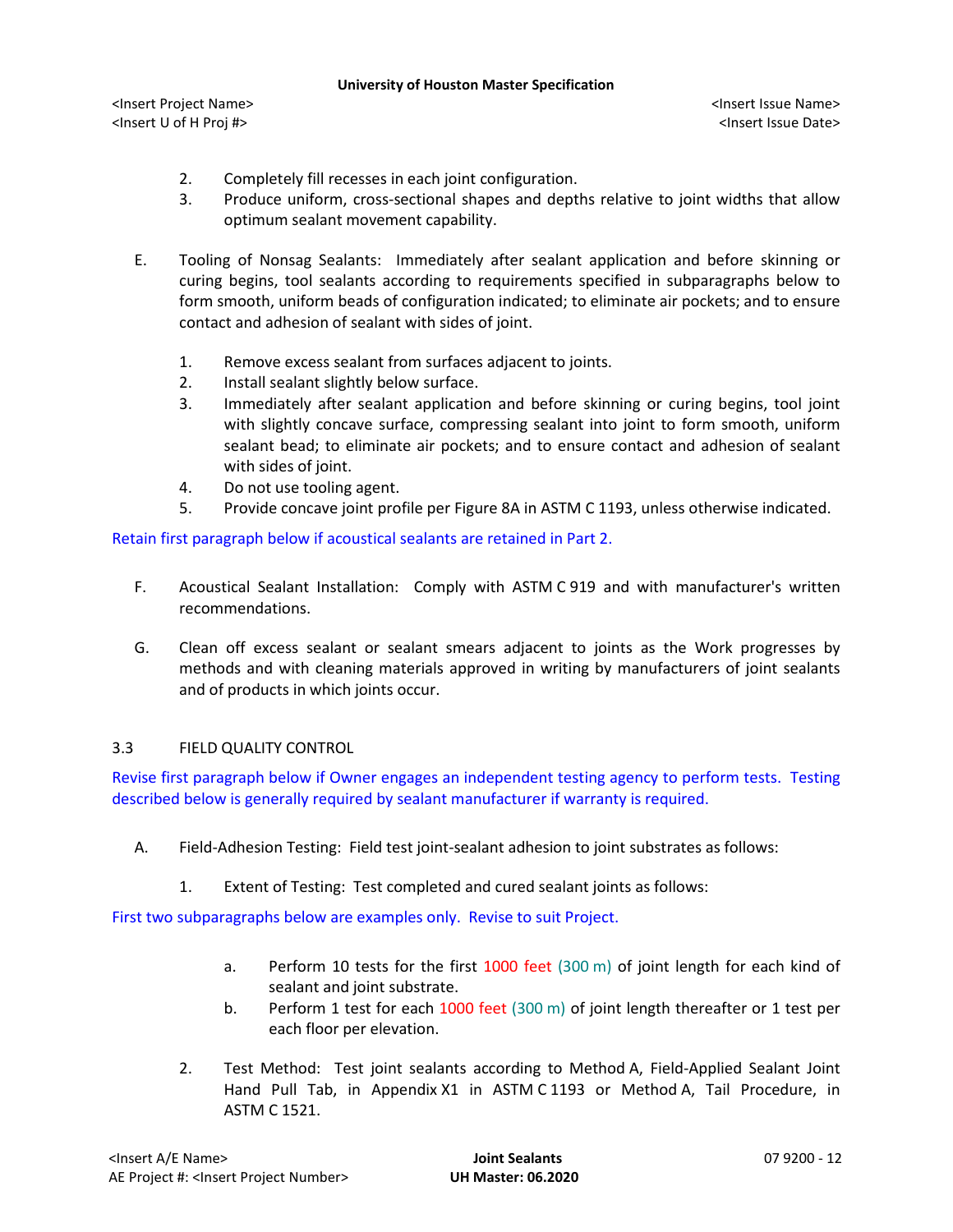B. Evaluation of Field-Adhesion Test Results: Sealants not evidencing adhesive failure from testing or noncompliance with other indicated requirements will be considered satisfactory. Remove sealants that fail to adhere to joint substrates during testing or to comply with other requirements. Retest failed applications until test results prove sealants comply with indicated requirements.

# 3.4 JOINT-SEALANT SCHEDULE

Joint-sealant applications in this Article represent only a limited number of examples; modify to suit Project. For projects with more than one kind or color of sealant for joint locations listed, copy paragraph and create an additional set of requirements and products for each variation.

For each sealant scheduled, retain corresponding product requirements in Part 2 that reference sealant standards, specify product properties and, if required, name manufacturers and products.

If designations are retained in "Joint-Sealant Application" paragraphs below, insert number to complete designation. Coordinate with designations used on Drawings.

- A. Joint-Sealant Application: Exterior joints in horizontal traffic surfaces.
	- 1. Joint Locations:
		- a. Control and expansion joints in brick pavers.
		- b. Isolation and contraction joints in cast-in-place concrete slabs.
		- c. Joints between plant-precast architectural concrete paving units.
		- d. Joints in stone paving units, including steps.
		- e. Tile control and expansion joints.
		- f. Joints between different materials listed above.
		- g. Other joints as indicated.
	- 2. Joint Sealant: Silicone (Single Component, Pourable, Traffic Grade, Neutral Curing).

# If retaining material designations in Part 2, insert designation number in first subparagraph below.

- B. Joint-Sealant Application: Exterior joints in vertical surfaces and horizontal nontraffic surfaces.
	- 1. Joint Locations:
		- a. Construction joints in cast-in-place concrete.
		- b. Joints between plant-precast architectural concrete units.
		- c. Control and expansion joints in unit masonry.
		- d. Joints in dimension stone cladding.
		- e. Joints in glass unit masonry assemblies.
		- f. Joints in exterior insulation and finish systems.
		- g. Joints between metal panels.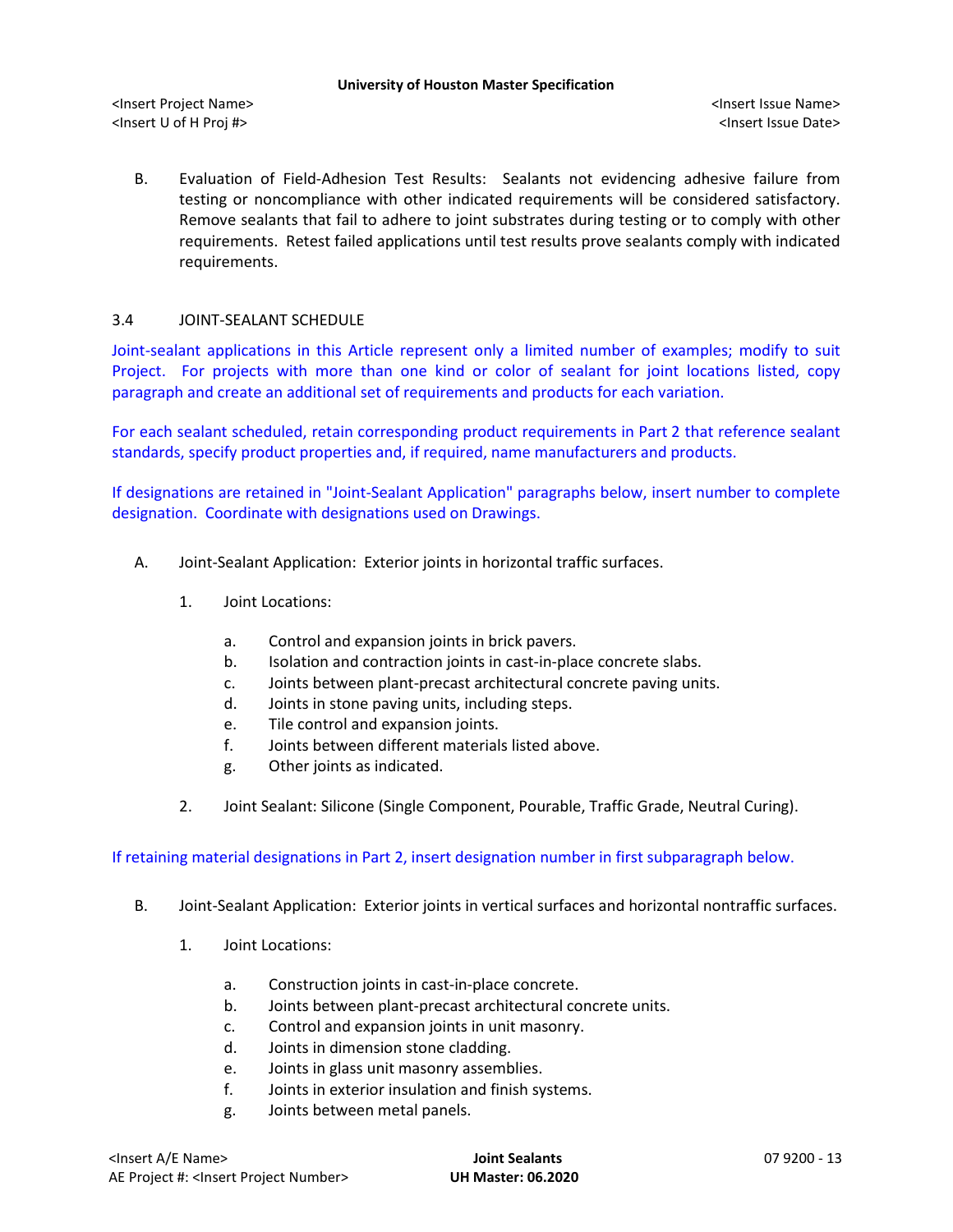<Insert Project Name> <Insert Issue Name> <Insert U of H Proj #> <Insert Issue Date>

- h. Joints between different materials listed above.
- i. Perimeter joints between materials listed above and frames of doors windows and louvers.
- j. Control and expansion joints in ceilings and other overhead surfaces.
- k. Other joints as indicated.
- 2. Joint Sealant: Silicone (Single Component, Non-Sag, Neutral Curing, Class 50).
- C. Joint-Sealant Application: Interior joints in horizontal traffic surfaces.
	- 1. Joint Locations:
		- a. Isolation joints in cast-in-place concrete slabs.
		- b. Control and expansion joints in stone flooring.
		- c. Control and expansion joints in brick flooring.
		- d. Control and expansion joints in tile flooring.
		- e. Other joints as indicated.
	- 2. Joint Sealant: Urethane (Multicomponent, Non-Sag, Traffic Grade, Class 25).

If retaining material designations in Part 2, insert designation number in first subparagraph below.

- D. Joint-Sealant Application: Interior joints in vertical surfaces and horizontal nontraffic surfaces.
	- 1. Joint Locations:
		- a. Control and expansion joints on exposed interior surfaces of exterior walls.
		- b. Perimeter joints of exterior openings where indicated.
		- c. Tile control and expansion joints.
		- d. Vertical joints on exposed surfaces of interior unit masonry concrete walls and partitions.
		- e. Joints on underside of plant-precast structural concrete beams and planks.
		- f. Perimeter joints between interior wall surfaces and frames of interior doors windows and elevator entrances.
		- g. Other joints as indicated.
	- 2. Joint Sealant: Latex (Single Component, Non-Sag).

If retaining material designations in Part 2, insert designation number in first subparagraph below.

- E. Joint-Sealant Application: Mildew-resistant interior joints in vertical surfaces and horizontal nontraffic surfaces.
	- 1. Joint Sealant Location:
		- a. Joints between plumbing fixtures and adjoining walls, floors, and counters.
		- b. Tile control and expansion joints where indicated.